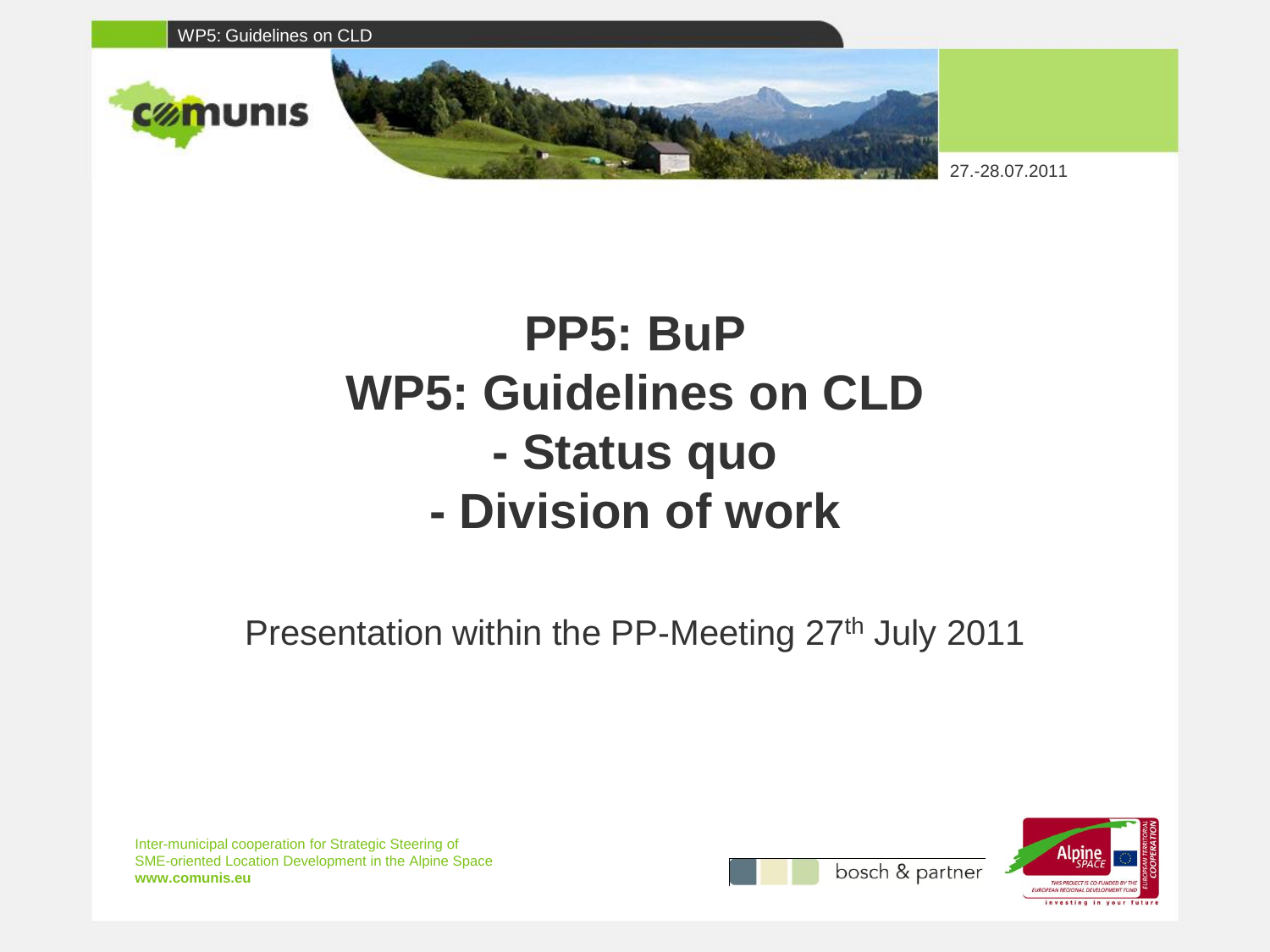

#### **Overview**

#### **Guidelines - Status quo**

- Chapters 1, 2, 3.1 to 3.5
- Examples of Instruments and Organizational Structures

#### **Feedback**

**Division of Work**

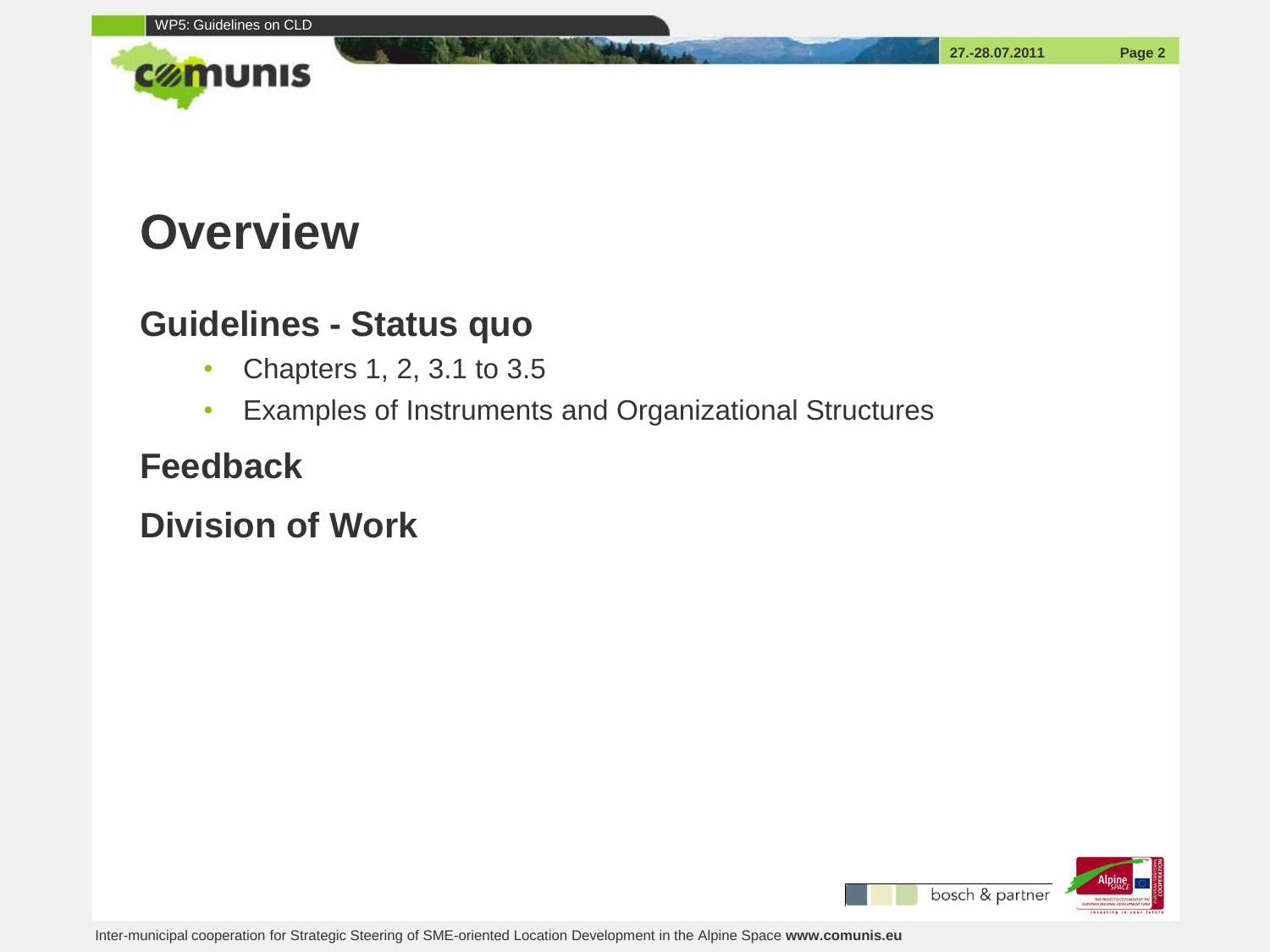

# **GUIDELINES – STATUS QUO**



**27.-28.07.2011 Page 3**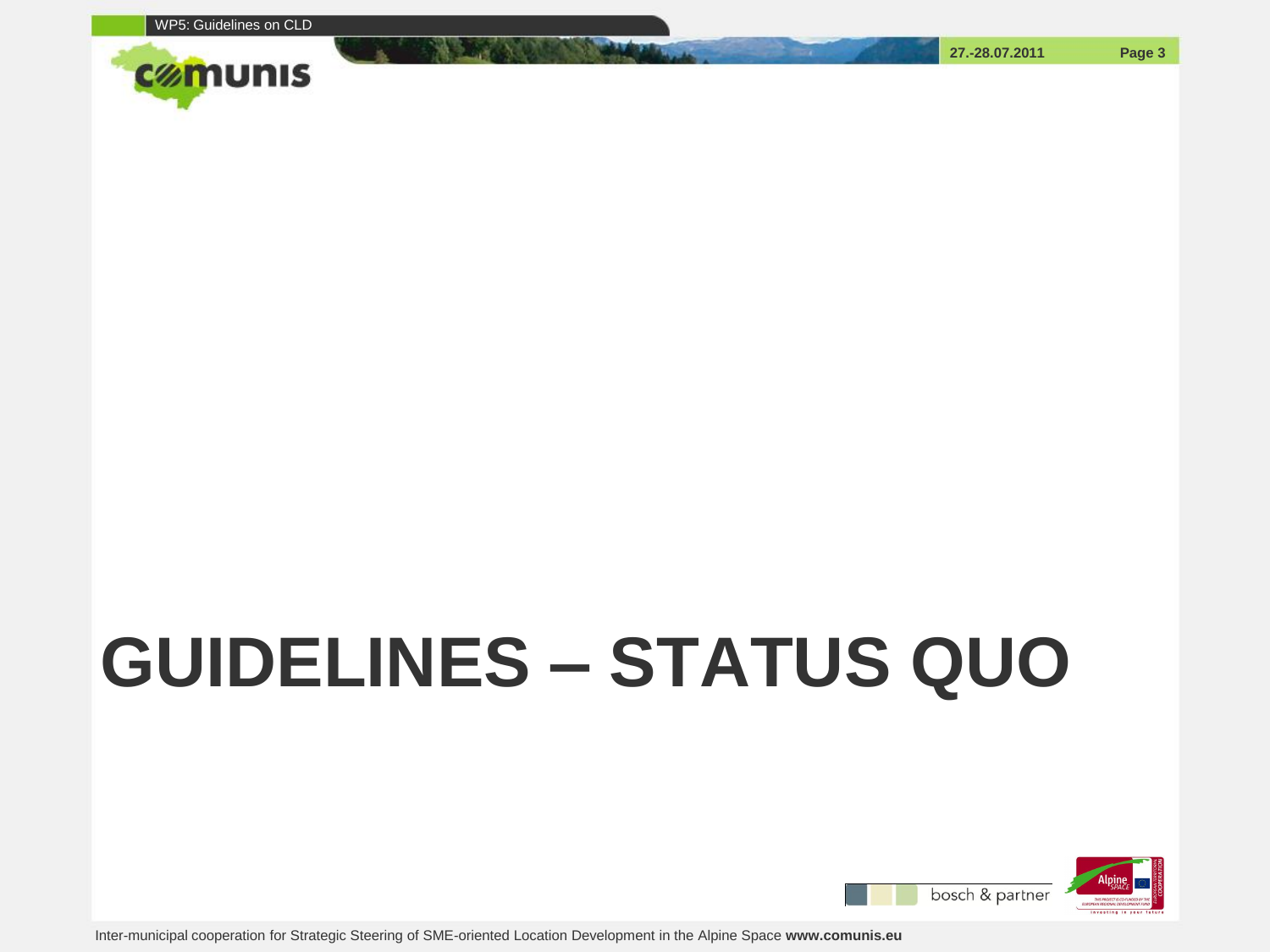## **Recall of Framework Conditions**

#### • Objectives according to AF

"Help other municipalities and regions for preparing, organizing and structuring their process development on CLD"

#### • Contents:

- Description of single components of CLD
- Options for action fitting to the conditions in the countries and regions
- Methodological steps for implementation
- Special Focus: inter-municipal / intra-territorial cooperation
- Methods for cost-benefit analyses, environmental assessments
- Target Group
	- Municipalities, towns and regions, municipal associations
	- Representatives and specialized members of the administrations
	- Location managers, regional development agents



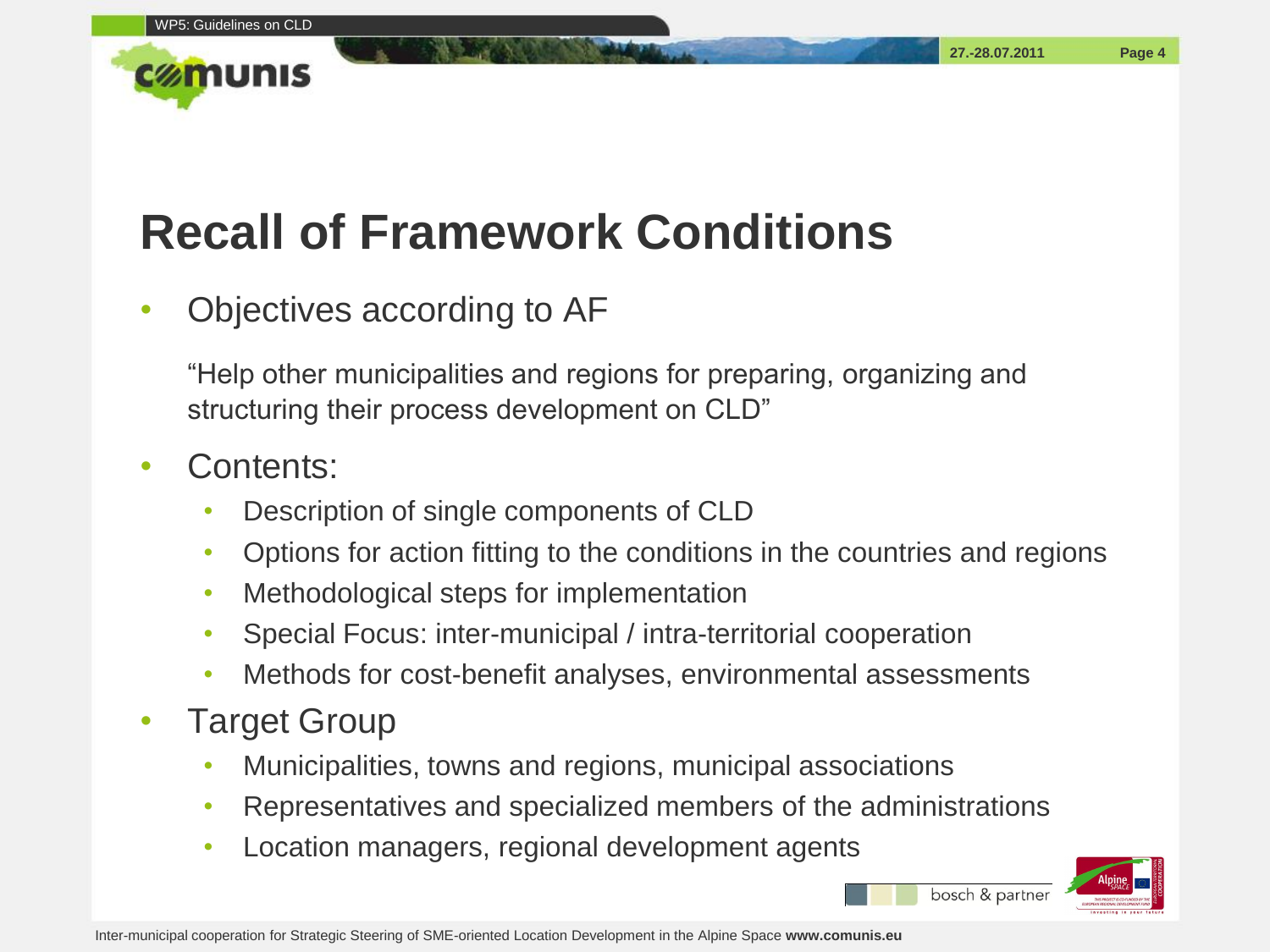

#### **Status quo**

 $\overline{1}$ 

| $\odot$    | No text yet                                                     |
|------------|-----------------------------------------------------------------|
| $\bigodot$ | Fragmentary text: substantial additions and<br>editing required |
| $\odot$    | Chapter exists, minor editing required                          |

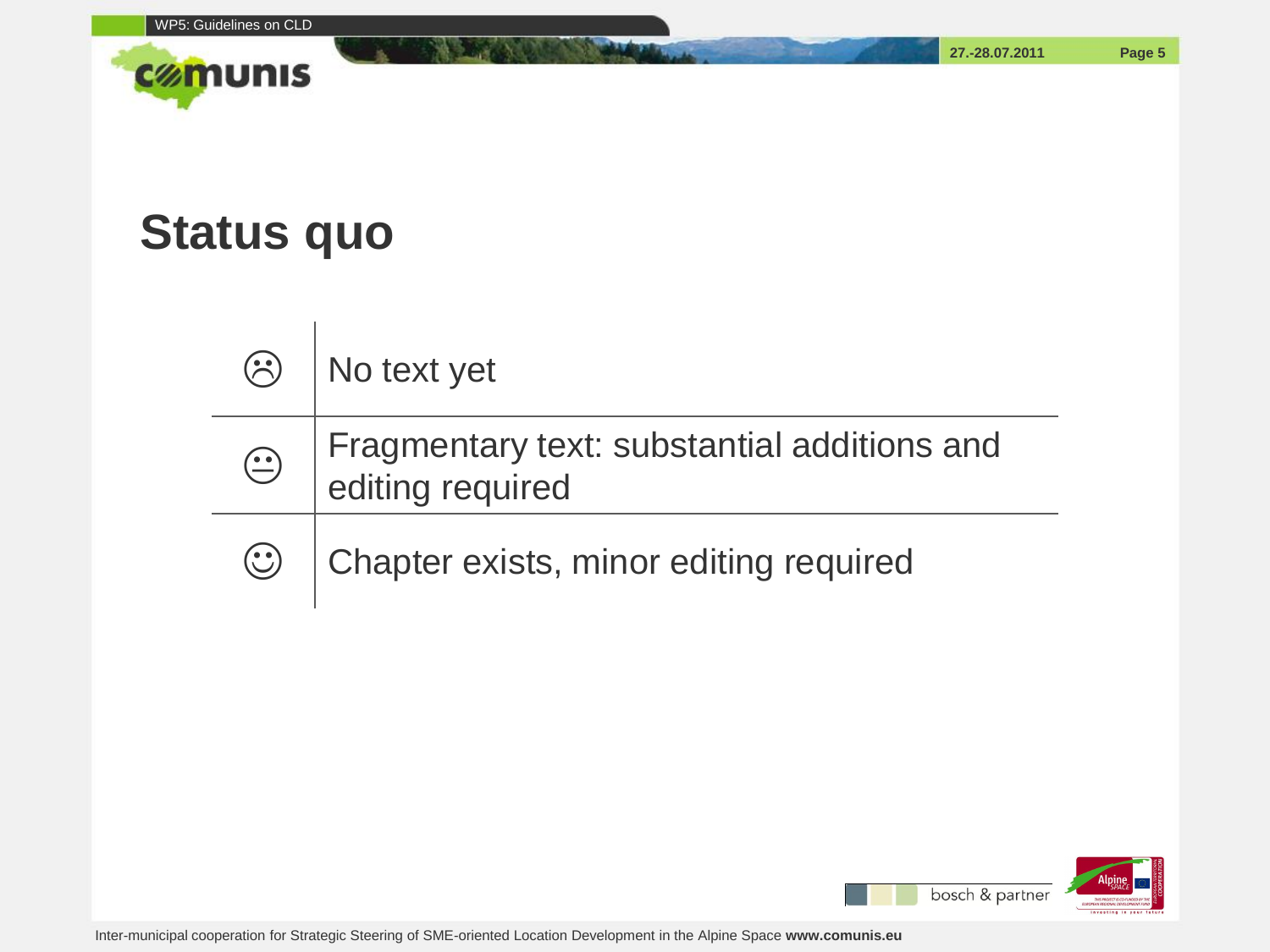#### **Status quo – Sections I and II**

| <b>Section I: A Concept for Steering Inter-</b><br><b>municipal Commercial Location Development</b> | Partner Status |                                          |
|-----------------------------------------------------------------------------------------------------|----------------|------------------------------------------|
| - Introduction<br>- How to use the Guidelines                                                       | <b>BuP</b>     | $\left( \underline{\cdot} \cdot \right)$ |

| <b>Section II: Inter-Municipal Cooperation</b>                                                                                           | <b>Partner Status</b> |         |
|------------------------------------------------------------------------------------------------------------------------------------------|-----------------------|---------|
| - Preconditions<br>- Pros and cons of inter-municipal CLD<br>- Inter-municipal cooperation process, agreements<br>and general milestones | <b>EURAC</b>          | $\odot$ |

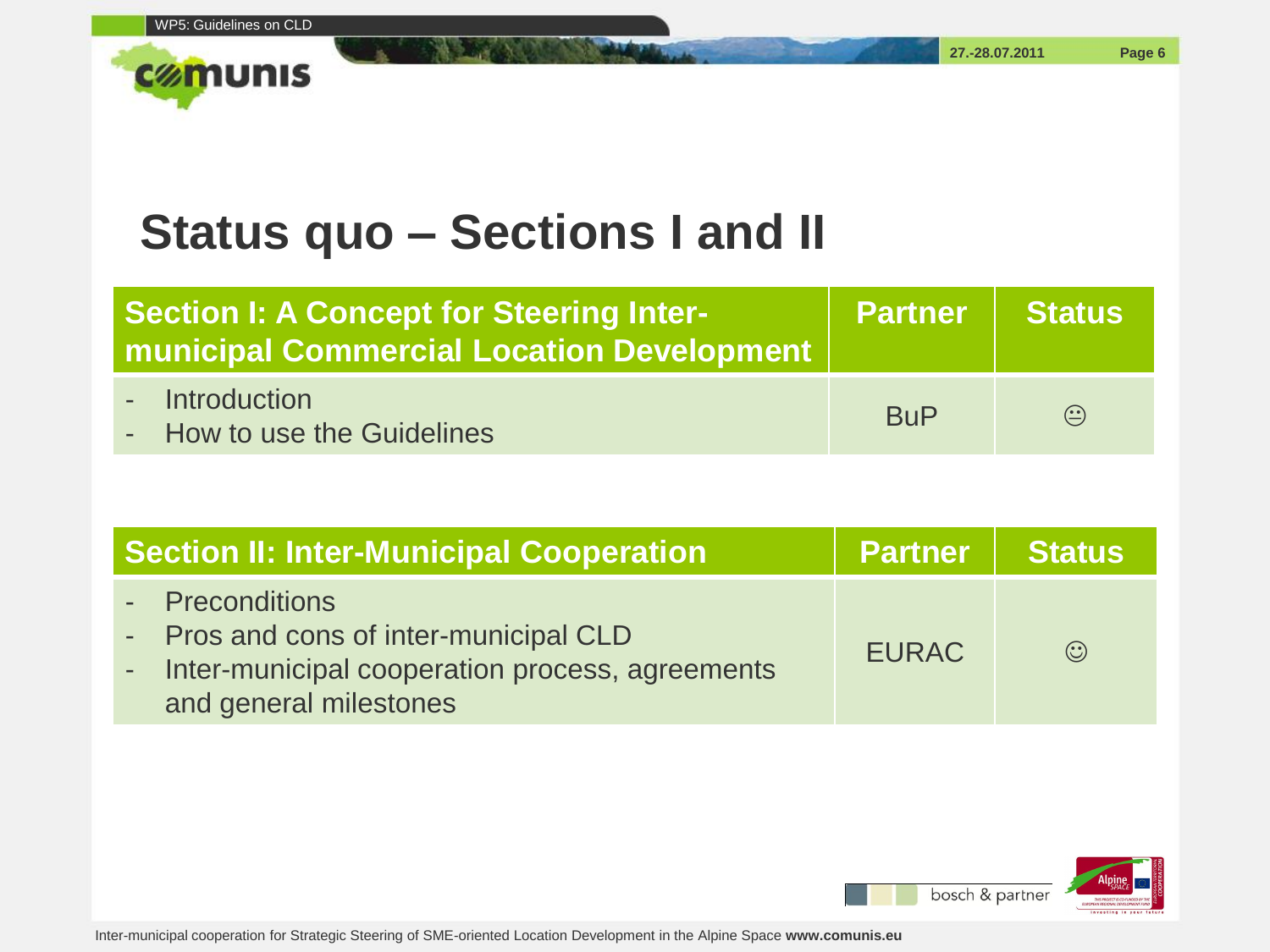

|                | Section III: CLD - Process, Components,<br><b>Application - Chapter1: Context</b> | <b>Partner</b> | <b>Status</b>             |
|----------------|-----------------------------------------------------------------------------------|----------------|---------------------------|
|                | <b>Introduction</b>                                                               | <b>BuP</b>     | $\odot$                   |
|                | <b>General Development Issues</b>                                                 | CCIL           | $\bigoplus$ - $\bigoplus$ |
| $\overline{2}$ | Main Development Issues in Detail                                                 | <b>BuP</b>     | $\odot$                   |
| 2.1            | Land for development                                                              | <b>BuP</b>     | $\odot$                   |
| 2.2            | Image and perception                                                              | <b>EURAC</b>   | $\odot$                   |
| 2.3            | Framework conditions for businesses in municipal<br>responsibility                | CCIL           | $\hat{(\cdot)}$           |

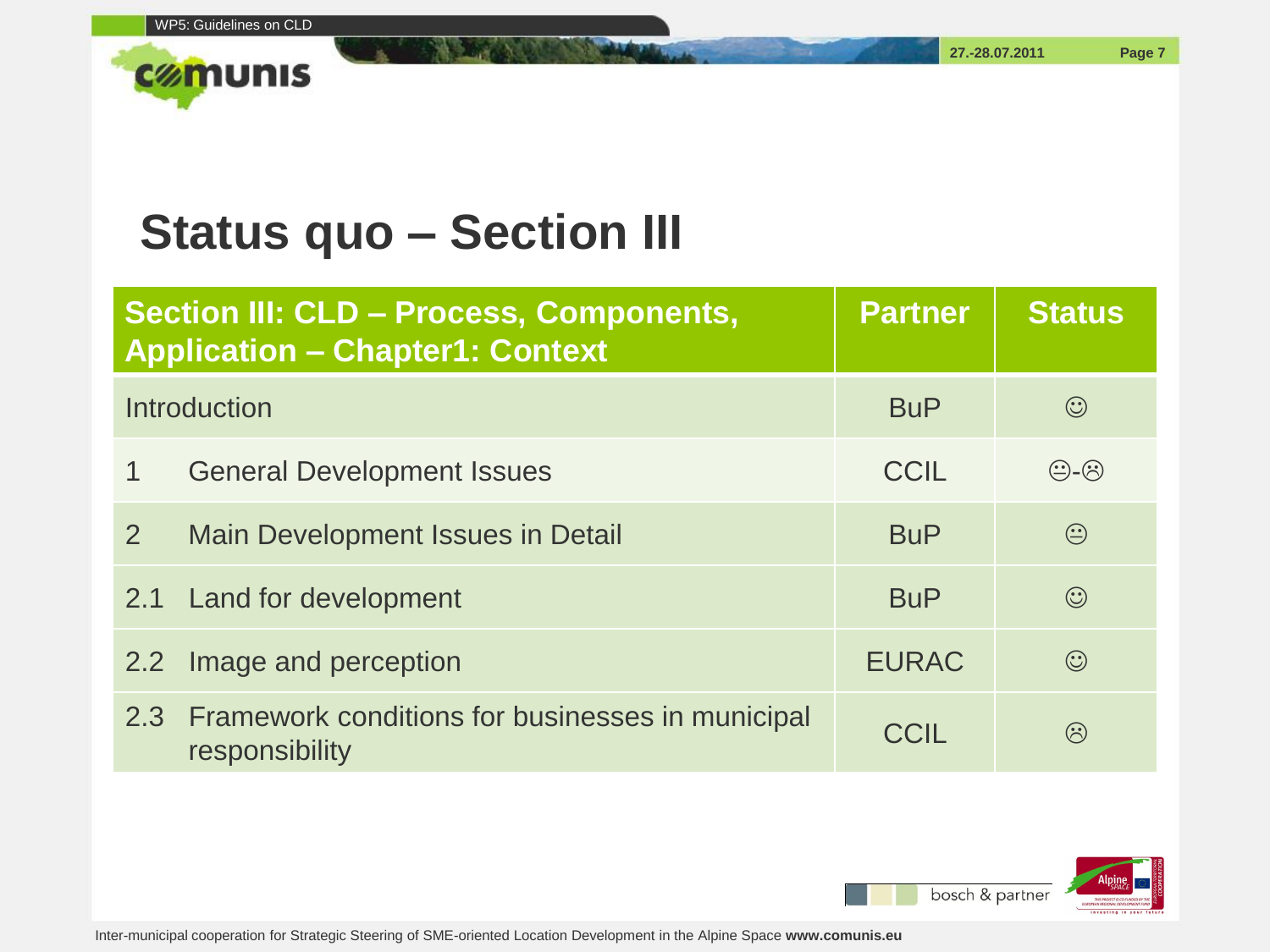

#### **Status quo – Section III**

|                                | <b>Chapter 2: Analysis</b>                                                                                                                               | <b>Partner</b>                                   | <b>Status</b>                            |
|--------------------------------|----------------------------------------------------------------------------------------------------------------------------------------------------------|--------------------------------------------------|------------------------------------------|
|                                | Introduction                                                                                                                                             | <b>EURAC</b>                                     | $\odot$                                  |
| 1                              | <b>General Location Analysis - Introduction</b>                                                                                                          | <b>CCIL</b>                                      | $\bigodot$                               |
| 1.1                            | <b>BSC-Analysis</b>                                                                                                                                      | <b>CCIL</b>                                      | $\odot$                                  |
| 1.2                            | Further possibilities of location analysis<br>1.2.1 Cost-Utility Analysis<br>1.2.2 (Analysis methods discussed in Zurich)                                | <b>CCIL</b><br><b>EURAC</b><br><b>CCIL</b>       | $\odot$<br>$\odot$<br>$\odot$            |
| $\overline{2}$                 | Detailed analysis of main development issues                                                                                                             | <b>BuP</b>                                       | $\bigodot$                               |
| 2.1<br>2.1.1<br>2.1.2<br>2.1.3 | Analysis of municipal offers<br>Analysis of the provision of commercial land<br>EDP-assisted real estate management<br>Analysis of Business Services etc | BuP et al.<br><b>Alpsee</b><br><b>BuP</b><br>(?) | $\odot$<br>$\odot$<br>$\odot$<br>$\odot$ |

bosch & partner

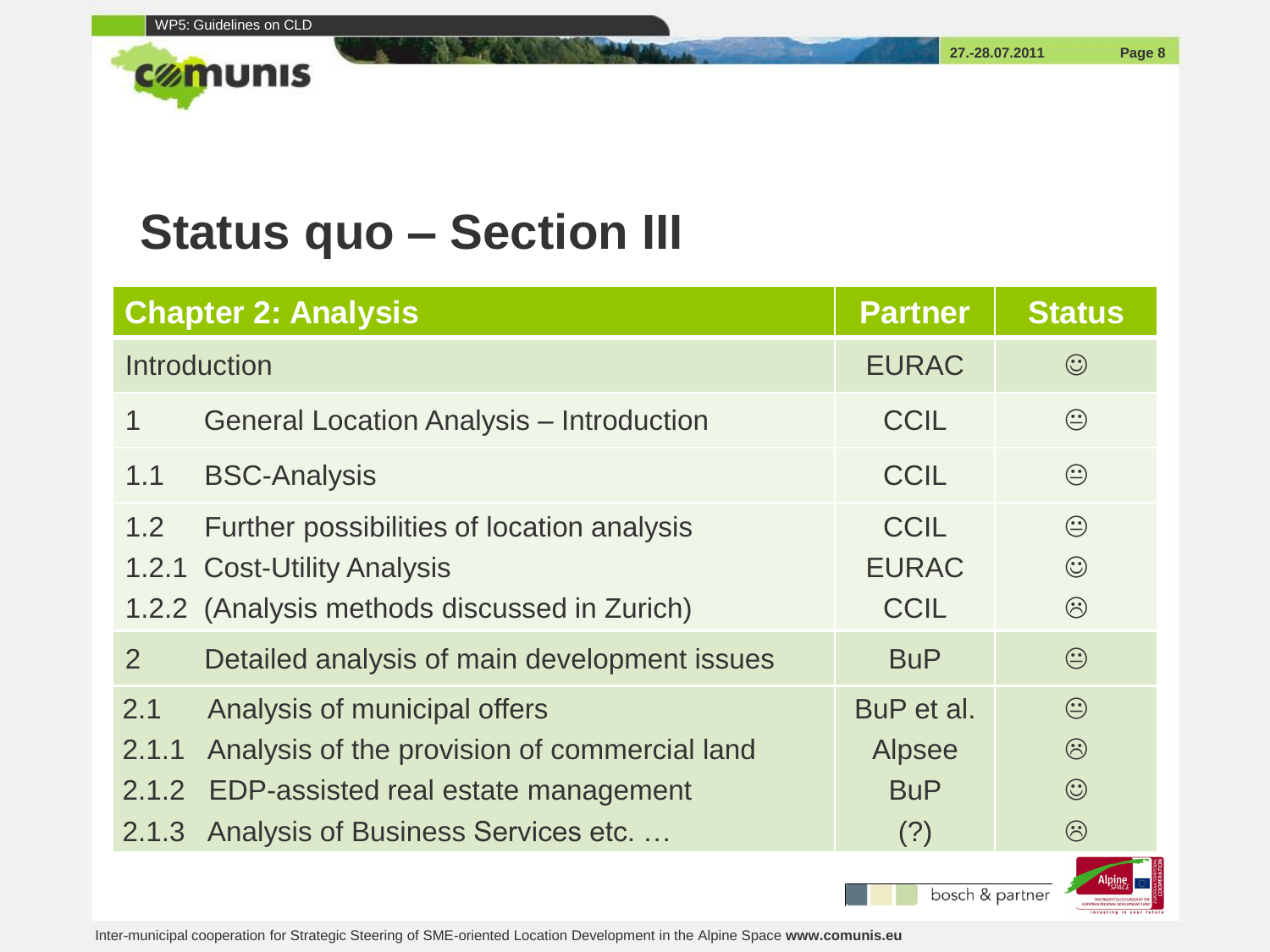

#### **Status quo – Section III**

|       | <b>Chapter 2: Analysis</b>                    | <b>Partner</b> | <b>Status</b> |
|-------|-----------------------------------------------|----------------|---------------|
| 2.2   | Analysis of requirements and expectations     | BuP et al.     | $\odot$       |
| 2.2.1 | <b>Company surveys</b>                        | BuP, All       | $\odot$       |
| 2.2.2 | Marketing oriented demand analysis tools      | <b>EURAC</b>   | $\bigodot$    |
| 2.2.3 |                                               | (?)            | $\odot$       |
| 2.3   | <b>Image Analysis</b>                         | (CCIL)         | $\odot$       |
| 2.4   | Analysis of value chains and supply chains    | (CCIL)         | $\odot$       |
| 2.5   | <b>Further Analysis</b>                       |                |               |
| 2.5.1 | Methods for analysing material / energy flows | (HES-SO)       | $\odot$       |
| 3     | Valuation of analysis results                 |                |               |
| 3.1   | Challenges and Opportunities based on BSC     | (VLBG)         | $\odot$       |
| 3.2   | <b>SWOT-Analysis</b>                          |                |               |



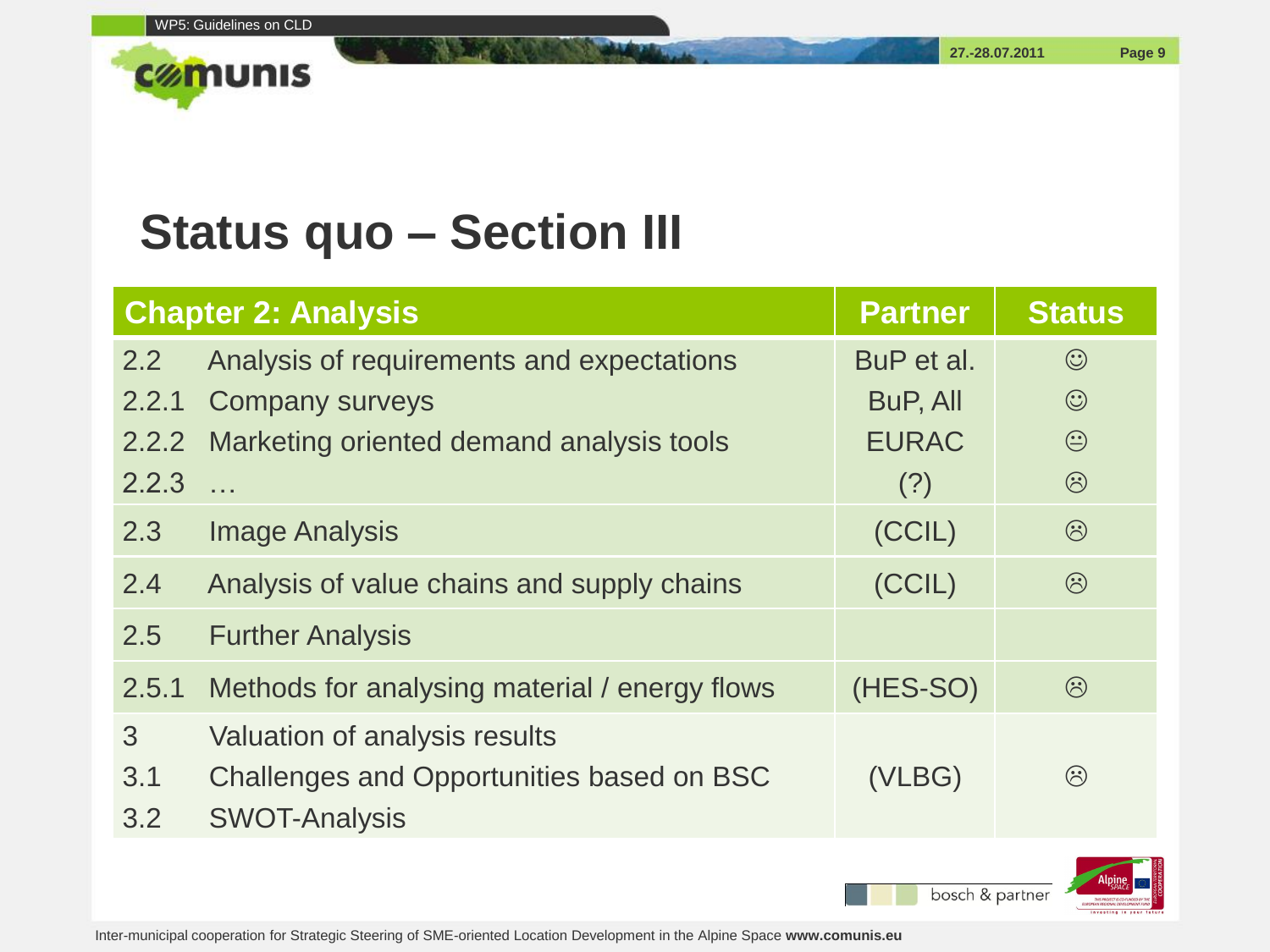

|     | <b>Chapter 3: Development</b>                                         | <b>Partner</b>       | <b>Status</b>             |
|-----|-----------------------------------------------------------------------|----------------------|---------------------------|
|     | Introduction                                                          | <b>VLBG</b>          | $\odot$                   |
| 1.  | Inter-municipal development targets and priorities                    | <b>VLBG</b>          | $\odot$                   |
| 1.1 | Development of targets and priorities from the<br><b>BSC-Analysis</b> | VLBG,<br><b>CCIL</b> | $\bigoplus$ - $\bigodot$  |
| 1.2 | Inter-municipal agreement of targets and priorities                   | <b>VLBG</b>          | $\bigoplus$ - $\bigoplus$ |
| 2   | Developing a concept for action                                       | <b>BuP</b>           | $\odot$                   |
| 2.1 | Singular activities - starting points for operative                   | <b>BuP</b>           | $\odot$                   |
|     | 2.1.1 Land use management                                             | <b>BuP</b>           | $\bigoplus$ - $\bigoplus$ |
|     | 2.1.2 Promotion and Communication                                     | <b>EURAC</b>         | $\odot$                   |
|     | 2.1.3 Business Support and Services                                   | <b>CCIL</b>          | $\odot$                   |
|     | 2.1.4 Other activities                                                | <b>BuP</b>           | $\odot$                   |

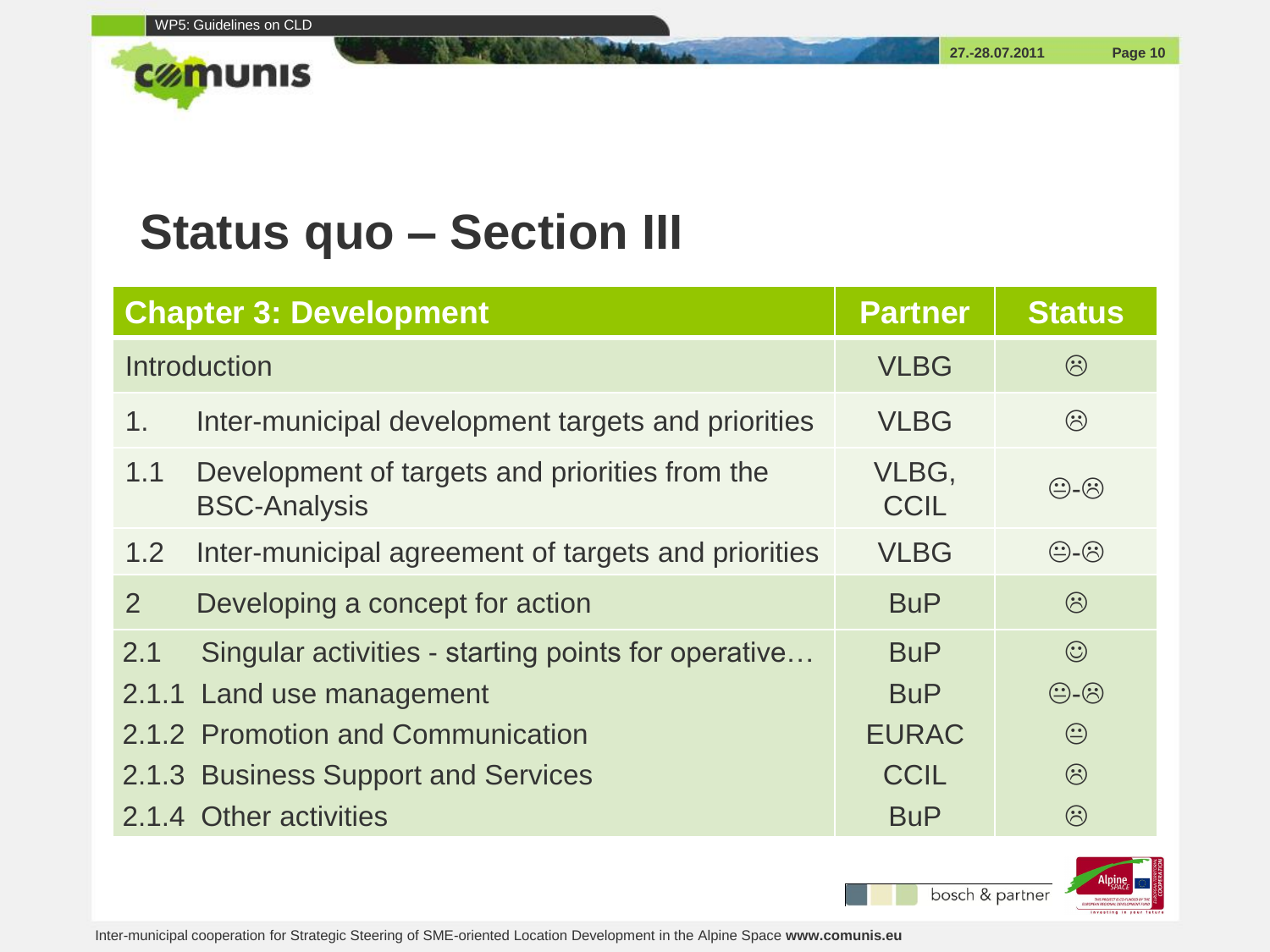**27.-28.07.2011 Page 11**

|               | <b>Chapter 3: Development</b>                                                                                                     | <b>Partner</b>                                                     | <b>Status</b>                               |
|---------------|-----------------------------------------------------------------------------------------------------------------------------------|--------------------------------------------------------------------|---------------------------------------------|
| $2.2^{\circ}$ | <b>Models for Action</b><br>2.2.1 Land use management<br>2.2.2 Promotion and Communication<br>2.2.3 Business Support and Services | <b>BuP</b><br><b>BuP</b><br><b>EURAC</b><br>CCIL,<br><b>HES-SO</b> | $\odot$<br>$\odot$<br>$\bigodot$<br>$\odot$ |
| 3             | Methods and approaches for the CLD-process                                                                                        | <b>VLBG</b>                                                        | $\odot$                                     |
| 3.1.          | <b>Singular Meetings</b>                                                                                                          | <b>VLBG</b>                                                        | $\odot$                                     |
| 3.2           | <b>Workshop Process</b>                                                                                                           | <b>VLBG</b>                                                        | $\odot$                                     |
| 3.3           | <b>Field Trips</b>                                                                                                                | VLBG                                                               | $\odot$                                     |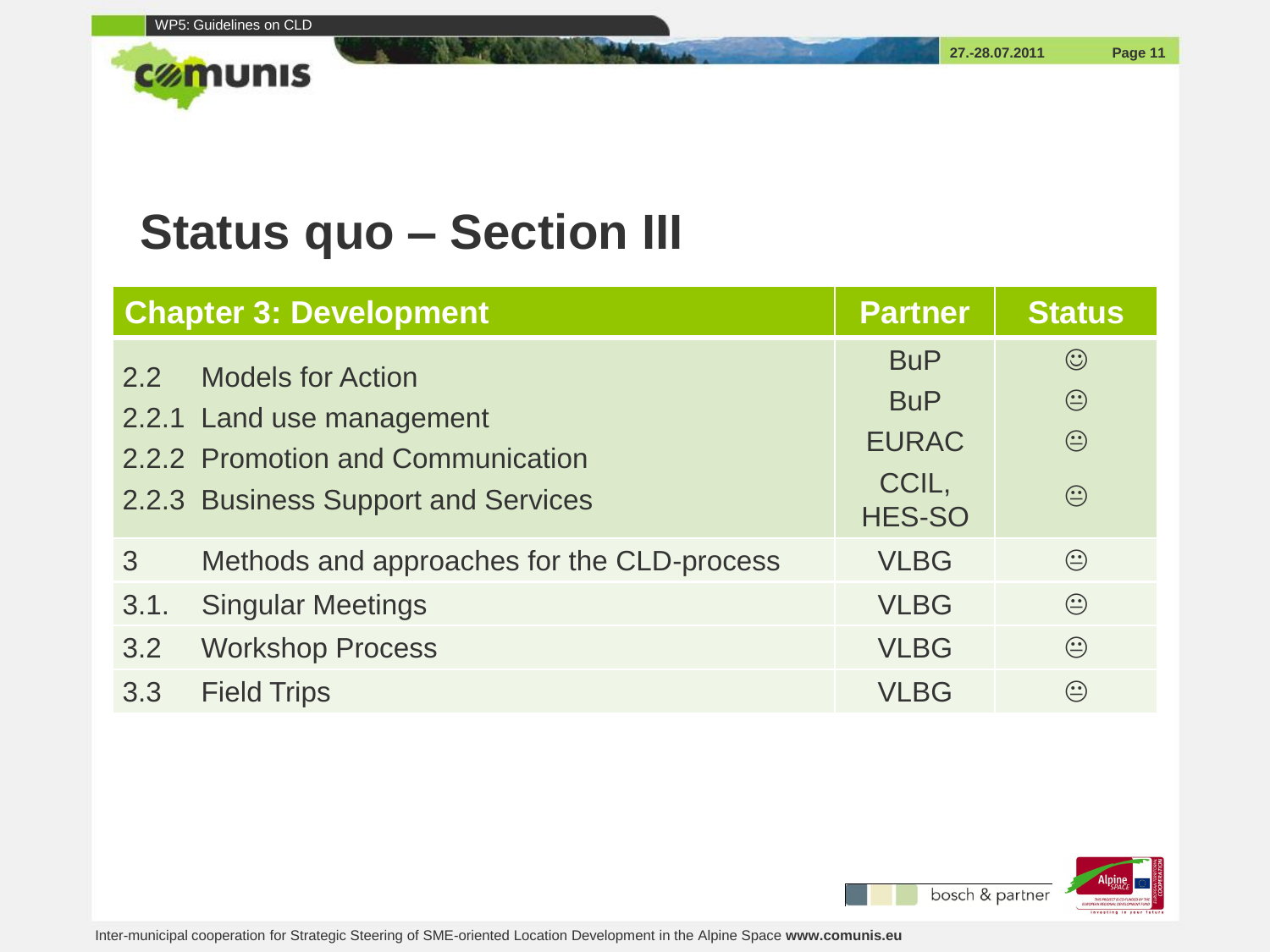

|     | <b>Chapter 4: Implementation</b>       | <b>Partner</b> | <b>Status</b> |
|-----|----------------------------------------|----------------|---------------|
|     | Introduction                           | <b>VLBG</b>    | $\odot$       |
|     | <b>Compulsory Tasks of Cooperation</b> | Kranj          | $\odot$       |
| 1.1 | "Strategic" issues                     | Kranj          | $\odot$       |
| 1.2 | <b>Financial issues</b>                | Kranj          | $\odot$       |
| 1.3 | <b>Organizational issues</b>           | Kranj          | $\odot$       |
| 2   | Models of organizational structures    | <b>HES-SO</b>  | $\odot$       |
| 2.1 | <b>Public</b>                          | <b>HES-SO</b>  | $\odot$       |
|     | 2.1.1 Special Purpose Association      | <b>BuP</b>     | $\odot$       |
|     | 2.1.2 SMADEOR (Planning association)   | <b>CCIL</b>    | $\bigodot$    |
|     | 2.1.3 Village d'accueil                | <b>CCIL</b>    | $\odot$       |
|     | 2.1.4 Association of regions           | <b>HES-SO</b>  | $\odot$       |

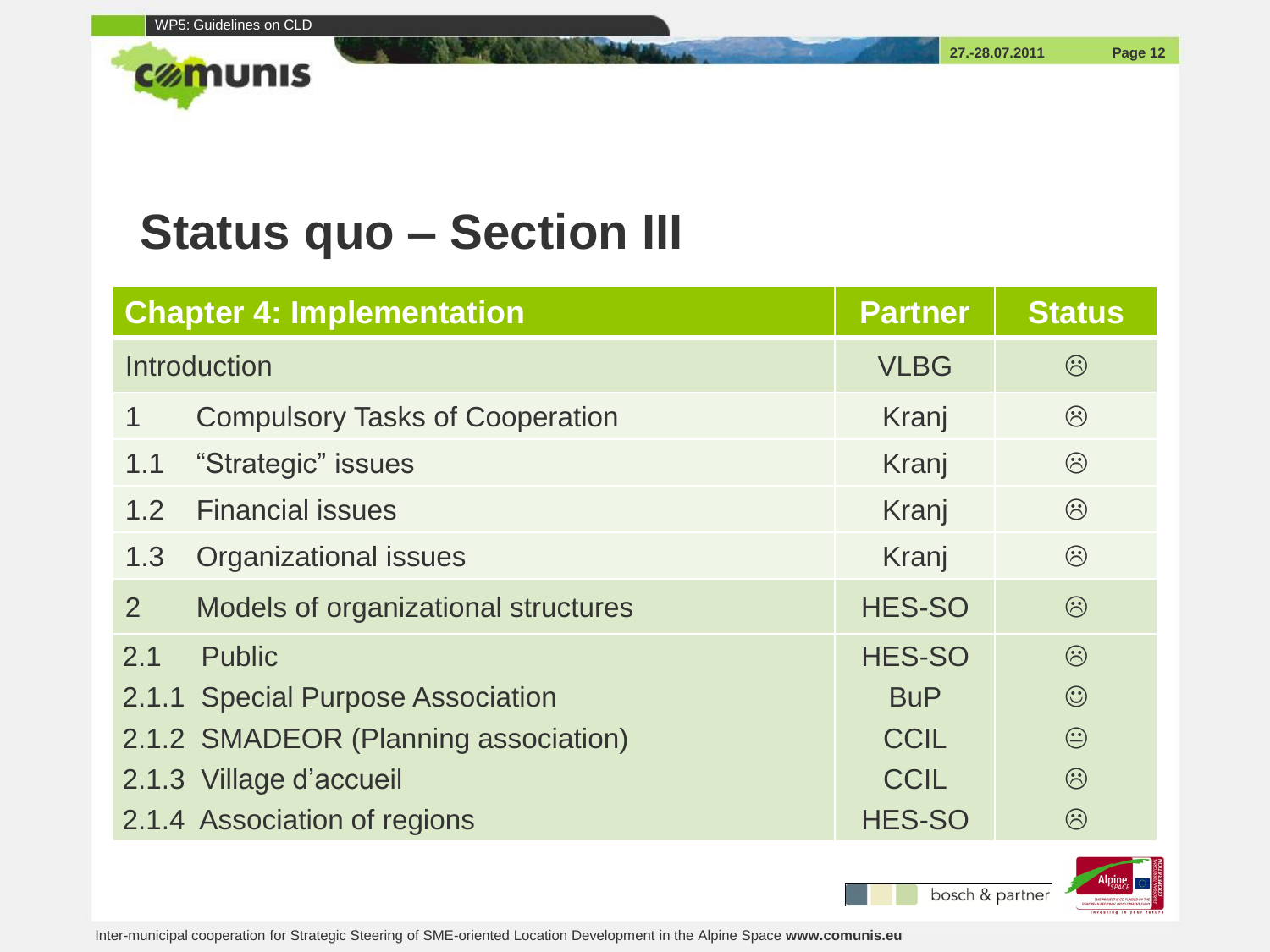**27.-28.07.2011 Page 13**

|               | <b>Chapter 4: Implementation</b>                      | <b>Partner</b> | <b>Status</b> |
|---------------|-------------------------------------------------------|----------------|---------------|
| $2.2^{\circ}$ | Private                                               | <b>HES-SO</b>  | $\odot$       |
|               | 2.2.1 Establishment of a regional association of SMEs | <b>CCIL</b>    | $\odot$       |
|               | 2.2.2 Limited liability company                       | Kranj          | $\odot$       |
|               | 2.2.3 Societies                                       | <b>VLBG</b>    | $\odot$       |
|               | 2.2.4 Foundations                                     | <b>HES-SO</b>  | $\bigodot$    |
| 2.2.5         |                                                       | (?)            | $\odot$       |
| 2.3           | Para-public (Public Private Partnership?)             | <b>HES-SO</b>  | $\odot$       |
| 2.4           | <b>Transferability</b>                                | <b>CCIL</b>    | $\odot$       |
| 3             | Comparison of development options                     | <b>BuP</b>     |               |
| 3.1           | Cost-Benefit-Analysis of settlement development       | <b>BuP</b>     | $\odot$       |
| 3.2           | <b>Environmental Assessment</b>                       | <b>BuP</b>     | $\odot$       |

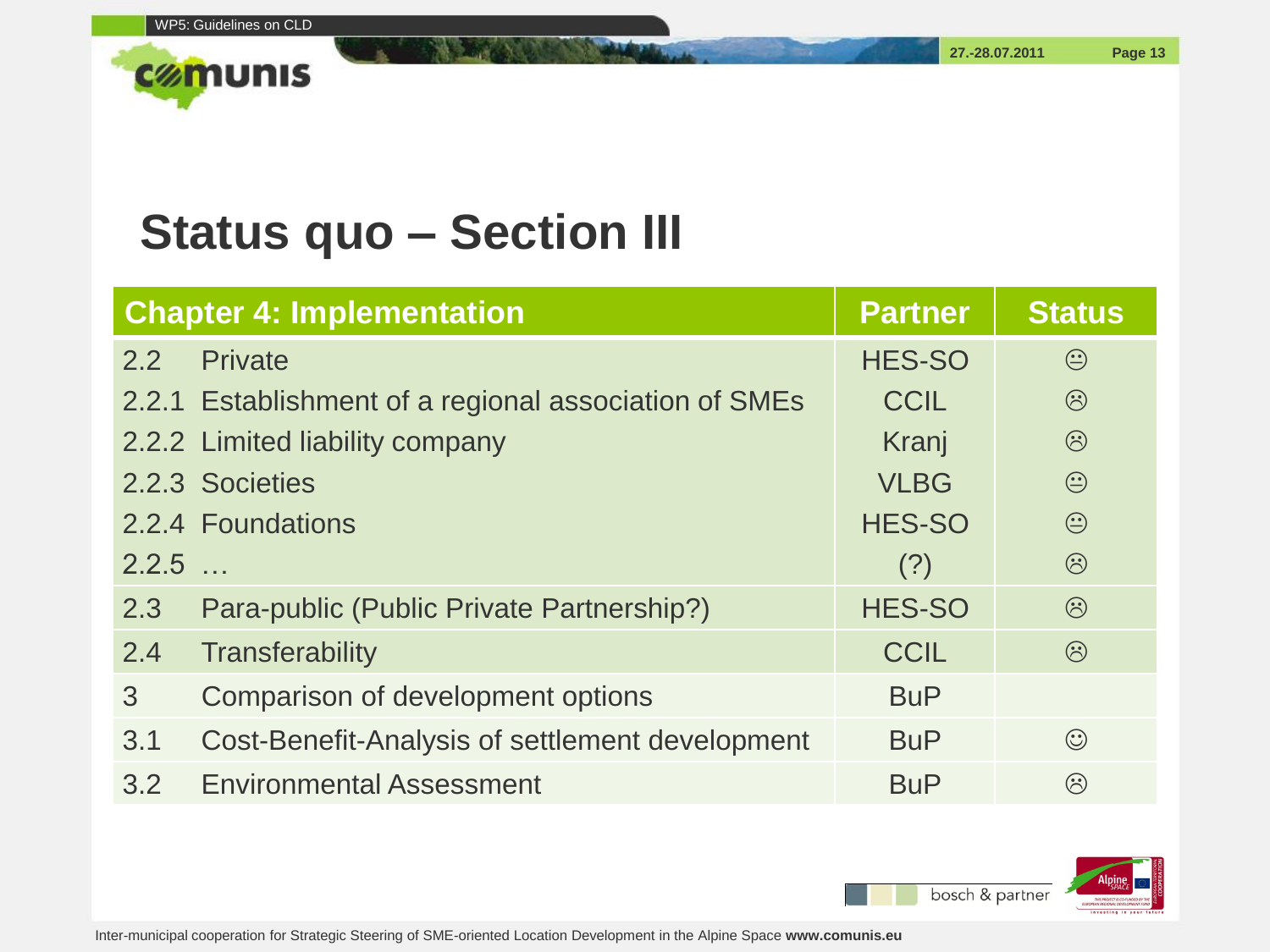

| <b>Chapter 5: Evaluation \</b> | Partner   Status |                            |
|--------------------------------|------------------|----------------------------|
| <b>Whole Chapter</b>           | LaMoRo           | $\left(\ddot{\sim}\right)$ |

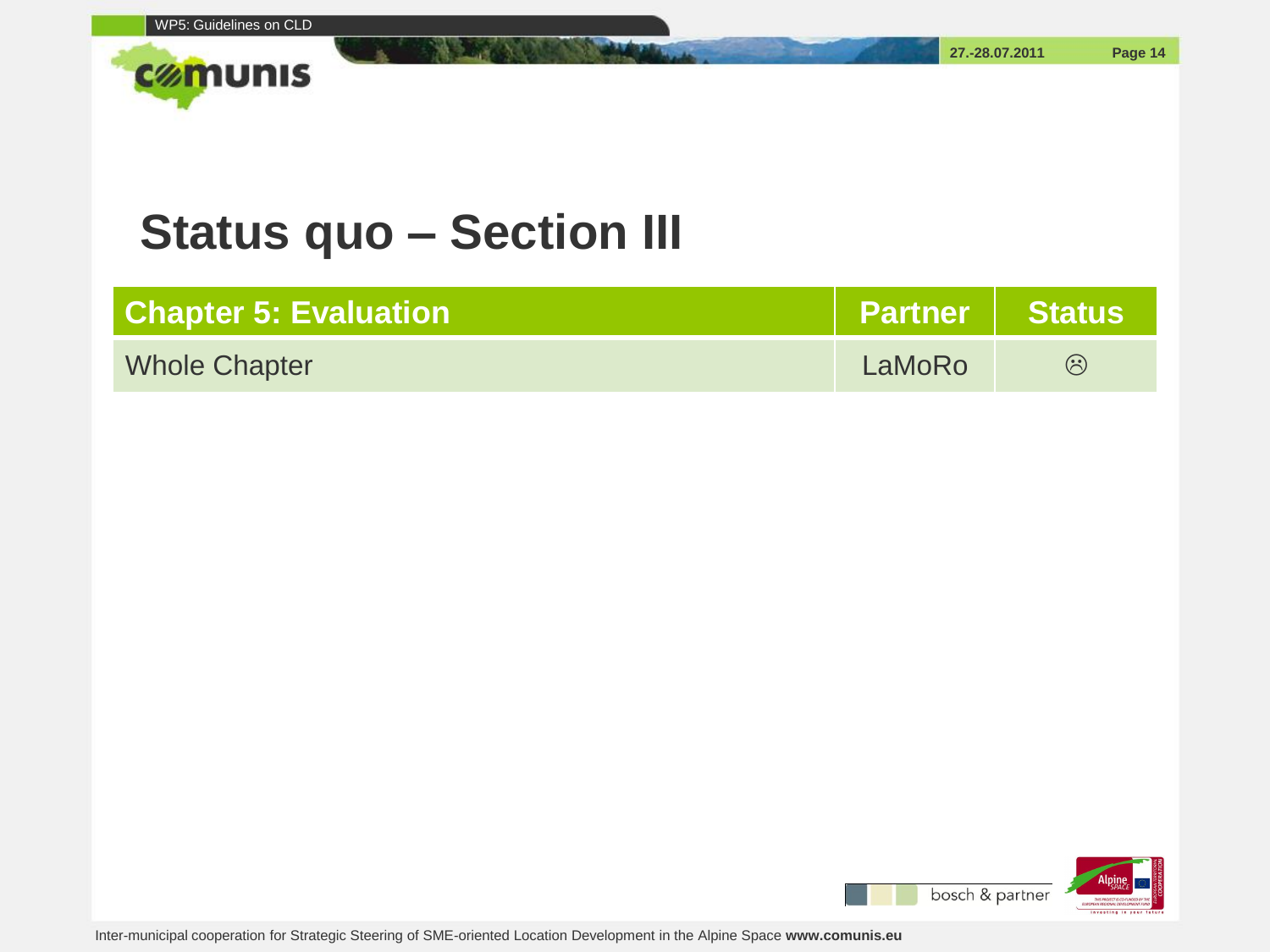**27.-28.07.2011 Page 15**



#### **Status quo – Synthesis**

| <b>Part</b>                                                                                                                                                                                                         | <b>Status</b>                                                                                                          |
|---------------------------------------------------------------------------------------------------------------------------------------------------------------------------------------------------------------------|------------------------------------------------------------------------------------------------------------------------|
| Section I: A Concept for Steering Inter-municipal Commercial<br><b>Location Development</b>                                                                                                                         |                                                                                                                        |
| Section II: Inter-Municipal Cooperation                                                                                                                                                                             | $\odot$                                                                                                                |
| Section III: CLD - Process, Components, Application<br><b>Chapter 1: Context</b><br><b>Chapter 2: Analysis</b><br><b>Chapter 3: Development</b><br><b>Chapter 4: Implementation</b><br><b>Chapter 5: Evaluation</b> | $\bigodot$ - $\bigodot$<br>$\odot$<br>$\bigoplus$ - $\bigoplus$<br>$\ddot{\odot}$<br>$\left(\dot{\ddot{\cdot}}\right)$ |

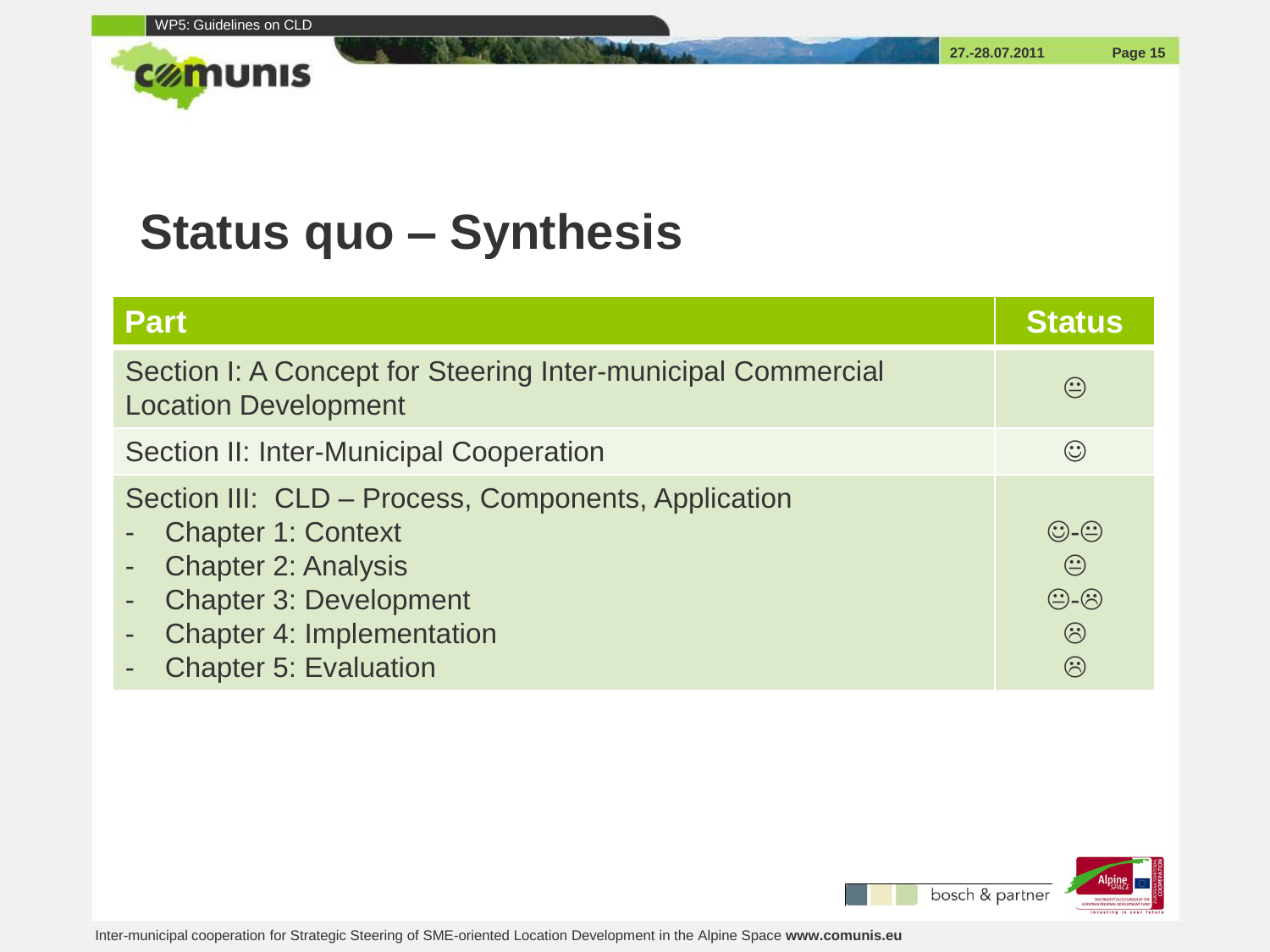**27.-28.07.2011 Page 16**



#### **Status quo – Examples**

| <b>Partner</b>        | <b>Content</b>                                                                                 | <b>Status</b>               |
|-----------------------|------------------------------------------------------------------------------------------------|-----------------------------|
| <b>CCIL</b>           | Survey among business - endogenous demand                                                      | $\left(\ddot{\cdot}\right)$ |
| LaMoRo                | SME-questionnaire on competitiveness, energy-<br>efficiency, eco-investments etc.              | $\odot$                     |
| BUP/<br><b>Alpsee</b> | Enterprises survey concerning demand of businesses<br>Analysis of provision of commercial land | $\odot$<br>$\odot$          |
| <b>BSC Kranj</b>      | Questionnaire on situation and demands of SMEs                                                 | $\odot$                     |
| <b>HES-SO</b>         | Questionnaire on industrial ecology<br>Le remembrement parcellaire (RP)                        | $\odot$                     |

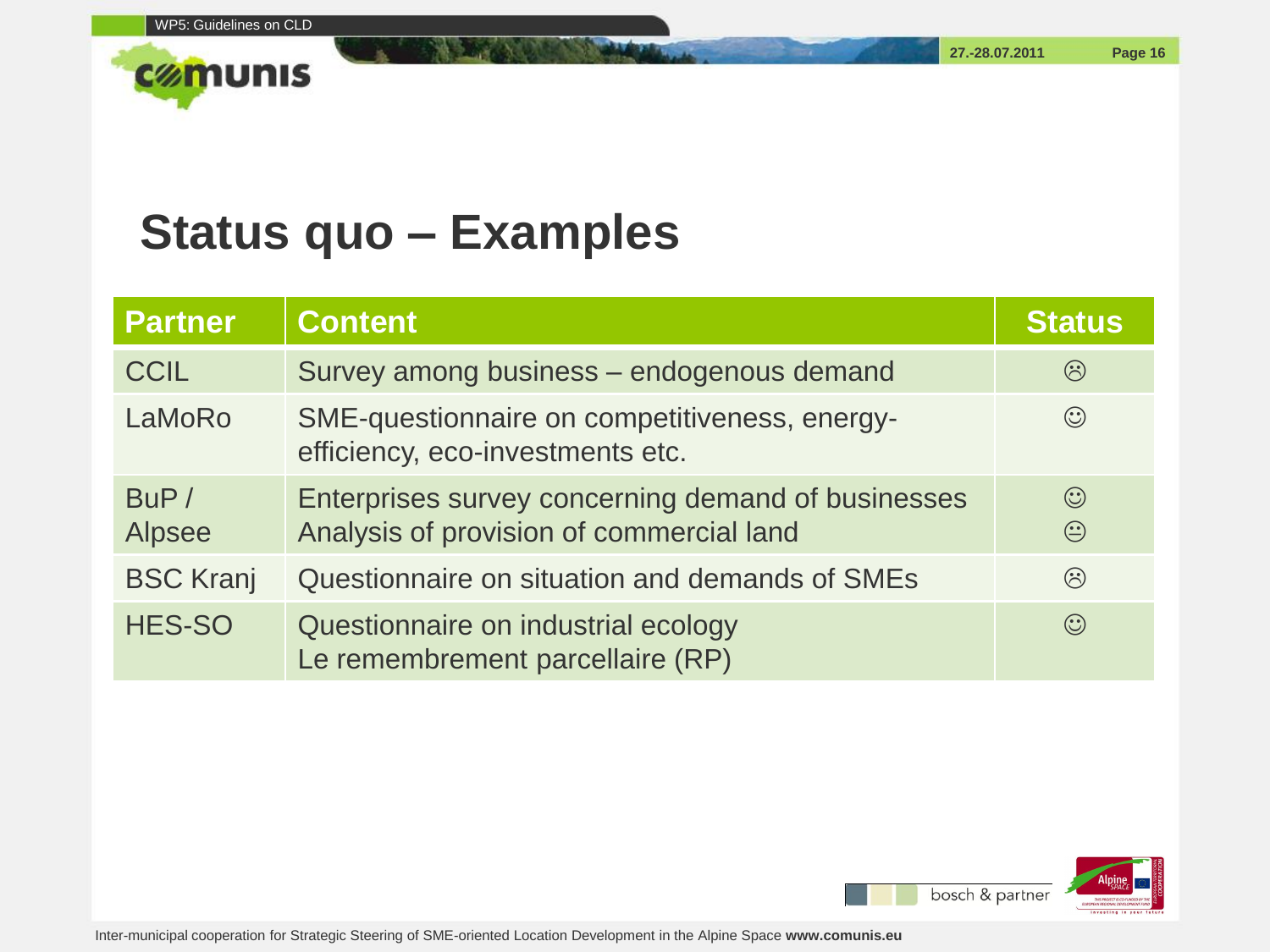

## **FEEDBACK**

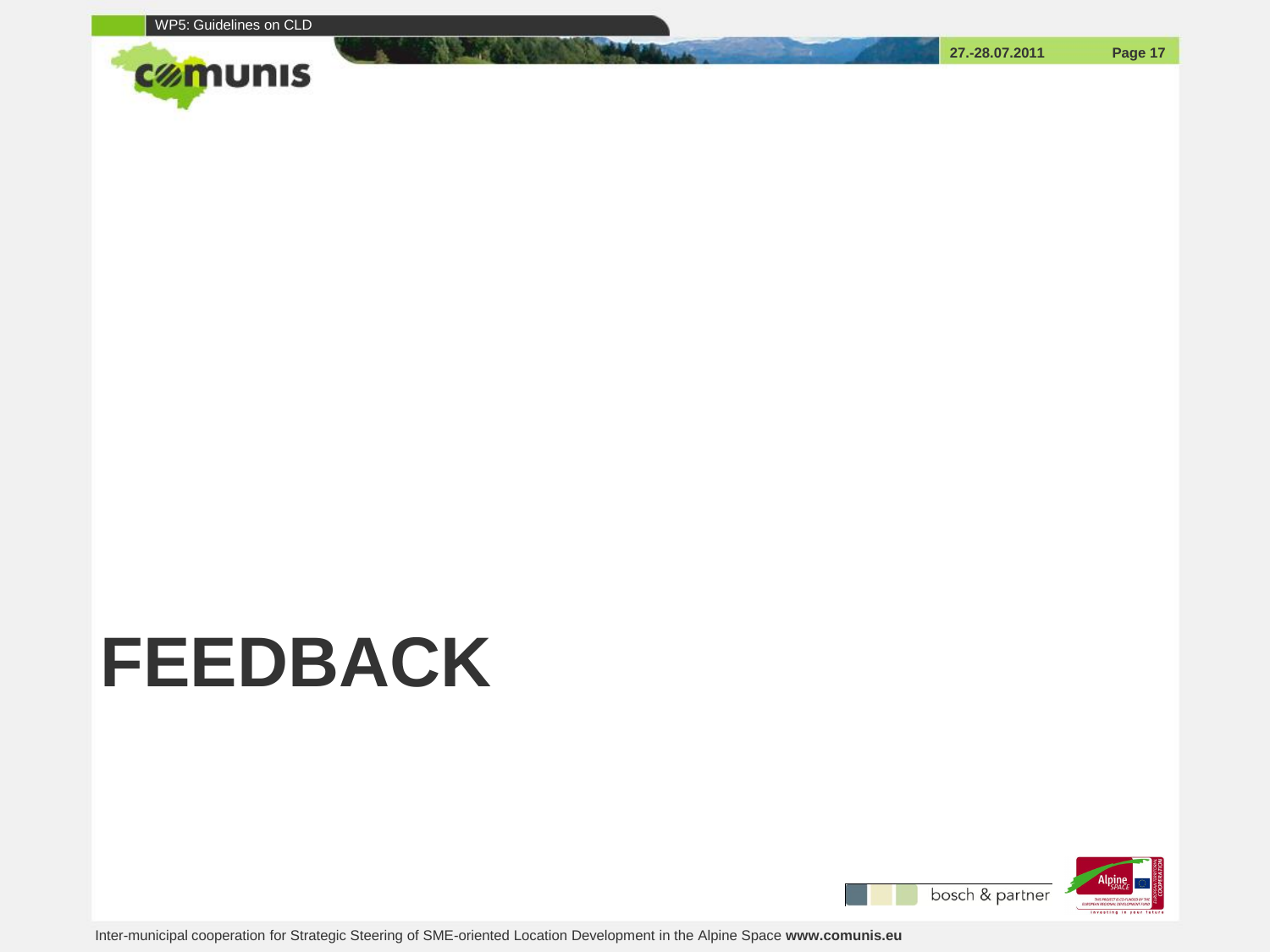

#### **Feedback – General**

Guidelines are our common product!

Your contributions are the contents of the Guidelines!

Contributions will be basis for publications!

- Quality control of language and grammar
- Completed texts



**27.-28.07.2011 Page 18**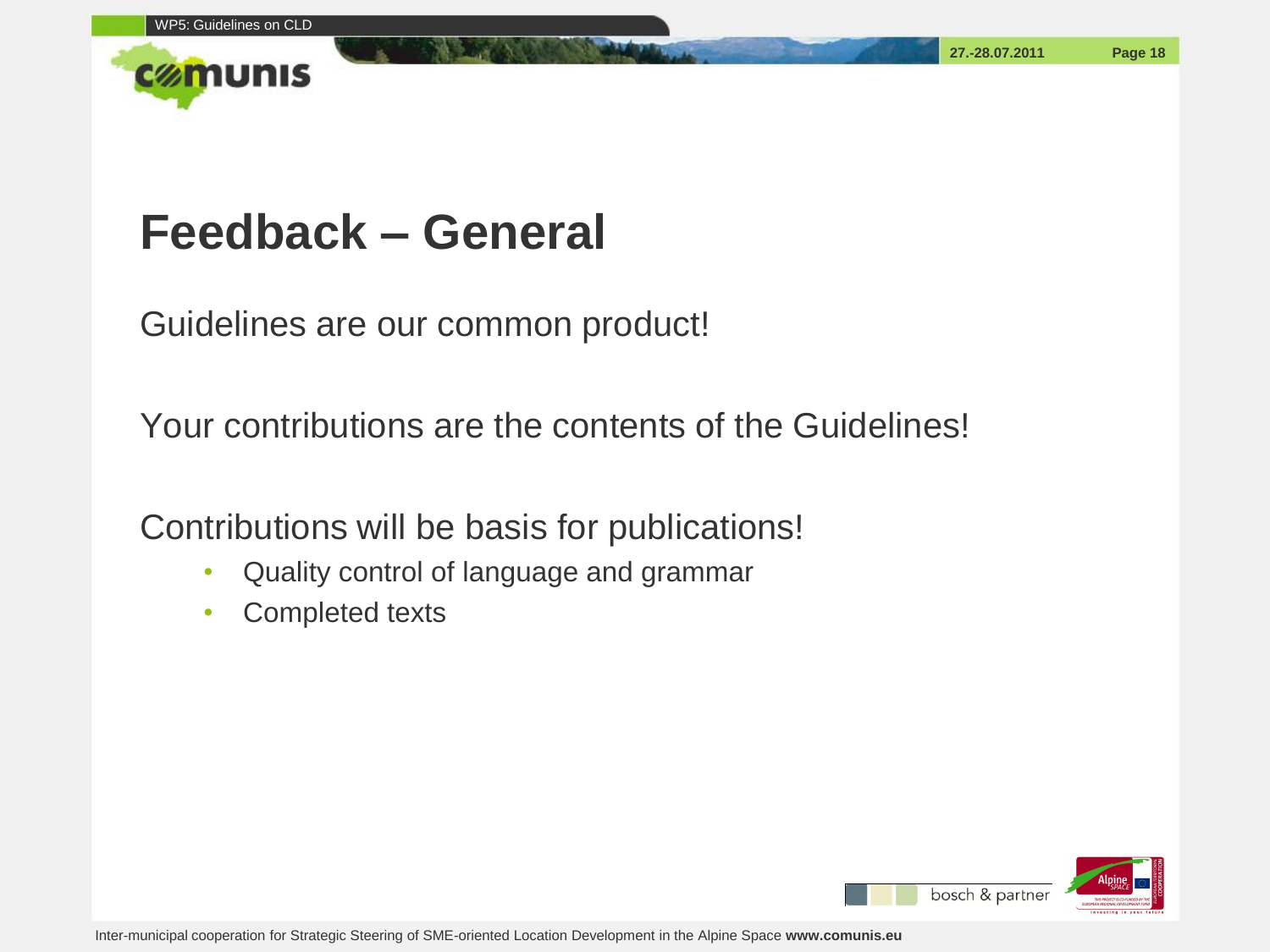**27.-28.07.2011 Page 19**



#### **Feedback – Contents**

#### • Context of inter-municipal CLD

- Only describe instruments / organizational structures which can be used on the inter-municipal level!
- How can municipalities use the instrument or organizational structure in order to support CLD on the inter-municipal level?
- What can the instrument / organizational structure be used for in general?
- How does the instrument / organizational structure work?
- Which are the strengths / advantages of the tool for steering intermunicipal CLD?
- Which specifics do municipalities need to consider particularly?
- In which context (land use management, promotion, business services) may the instrument / organizational structure be used?
- How do you estimate the transferability of the instrument?

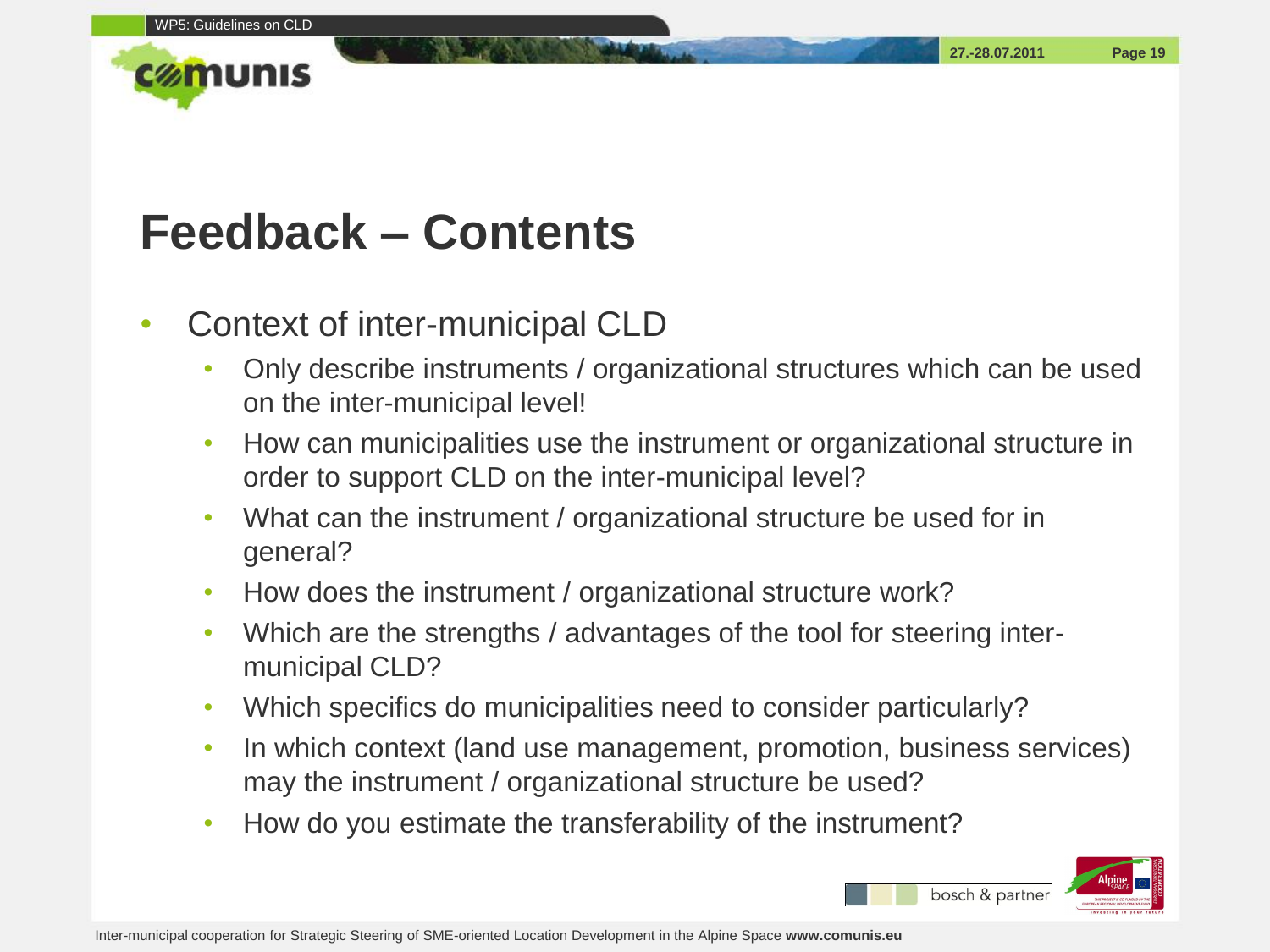

#### **Feedback – Document structure**

| <b>1 Context</b>                                                                                                            | 2 Analyses | <b>3 Development</b>                     | 4 Implementation    |
|-----------------------------------------------------------------------------------------------------------------------------|------------|------------------------------------------|---------------------|
|                                                                                                                             |            |                                          | <b>5 Evaluation</b> |
| What?                                                                                                                       |            |                                          | <b>Where?</b>       |
| <b>Introduction</b><br>Guiding question of working step, overall and partial<br>results, organizations and persons involved |            | <b>Main Text of</b><br><b>Guidelines</b> |                     |

| results, organizations and persons involved                                                                                               |                                          |
|-------------------------------------------------------------------------------------------------------------------------------------------|------------------------------------------|
| <b>Content</b><br>Instruments, Approaches, Organizational structures<br>$\rightarrow$ general description, no reference to specific area! | <b>Main Text of</b><br><b>Guidelines</b> |
| <b>Examples</b><br><b>COMUNIS: pilot regions; other practice examples</b>                                                                 | <b>Factsheets</b><br><b>Templates</b>    |



**27.-28.07.2011 Page 20**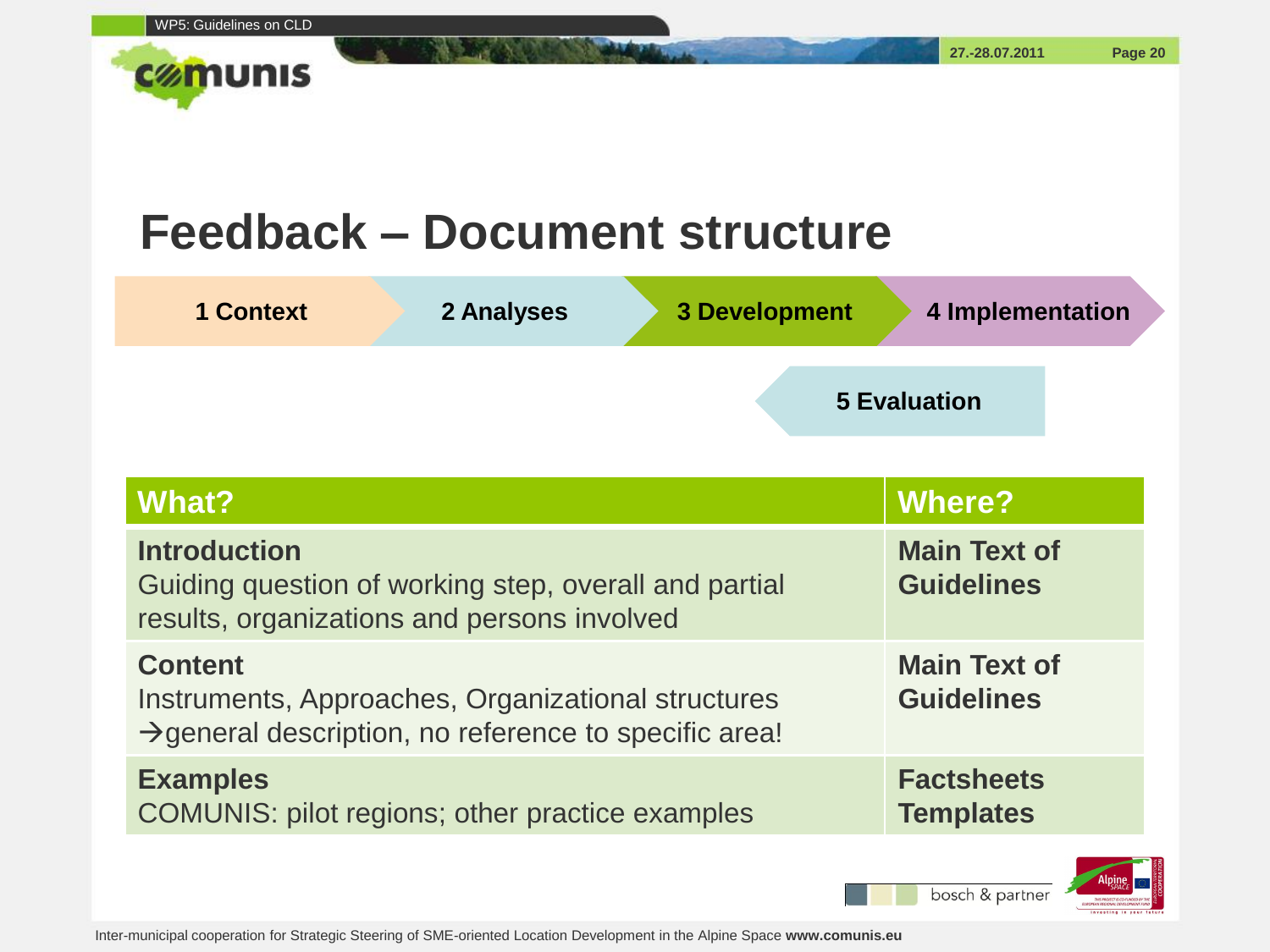

## **Feedback – Contributions**

Please …

- ... directly write into the working documents
- ... read existing contents and feel free to correct / add contents
- … use the factsheets provided to describe examples of analysis tools
- … use the general project templates to describe examples of organizational structures
- … indicate, to which chapter an example belongs (or write the chapter, if it does not exist yet)
- ... provide "originals" for your examples (questionnaires, statutes etc.)

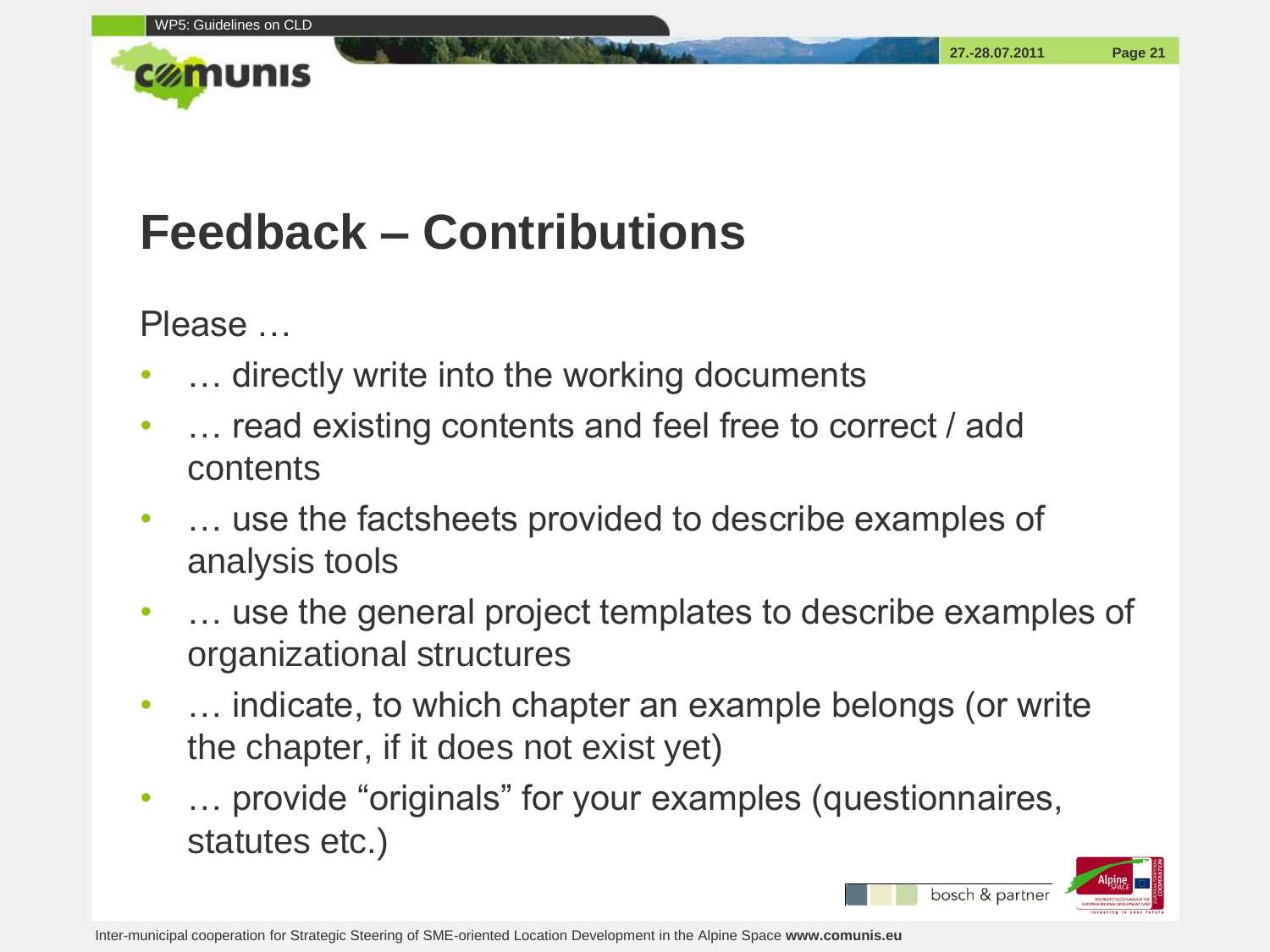

# **DIVISION OF WORK**



**27.-28.07.2011 Page 22**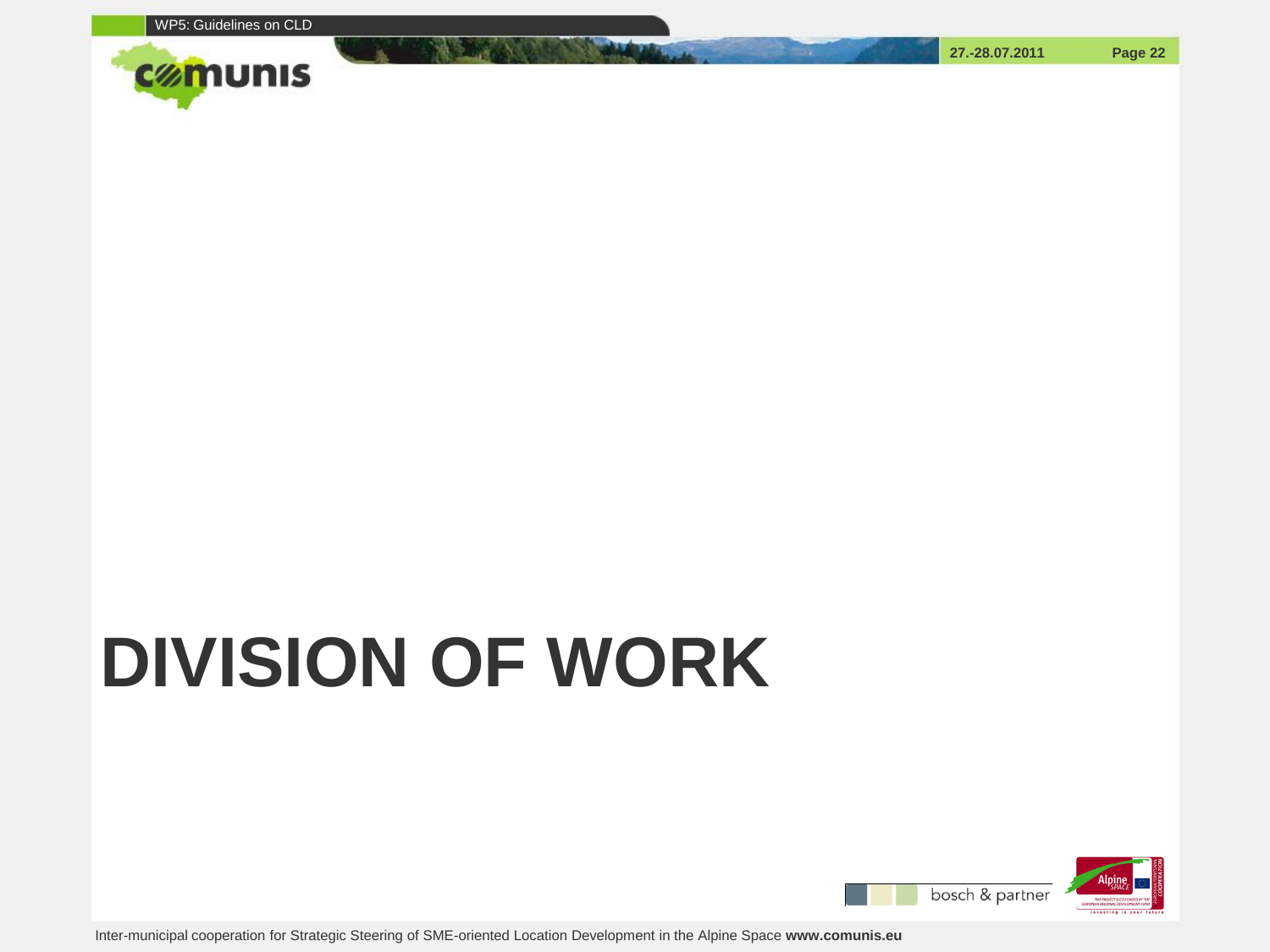

## **Situation**

Contributions not complete  $\rightarrow$  substantial gaps

BUT: in many parts the contents and tasks are clear, they only need to be completed

#### Exceptions:

- Completion Section 3.4 Implementation possible approaches to the description of organizational structures:
	- Analysis of organizational structures of pilot regions
	- Analysis of practice examples of WP 4
	- Results of transferability analysis of organizational structures
- Transferability

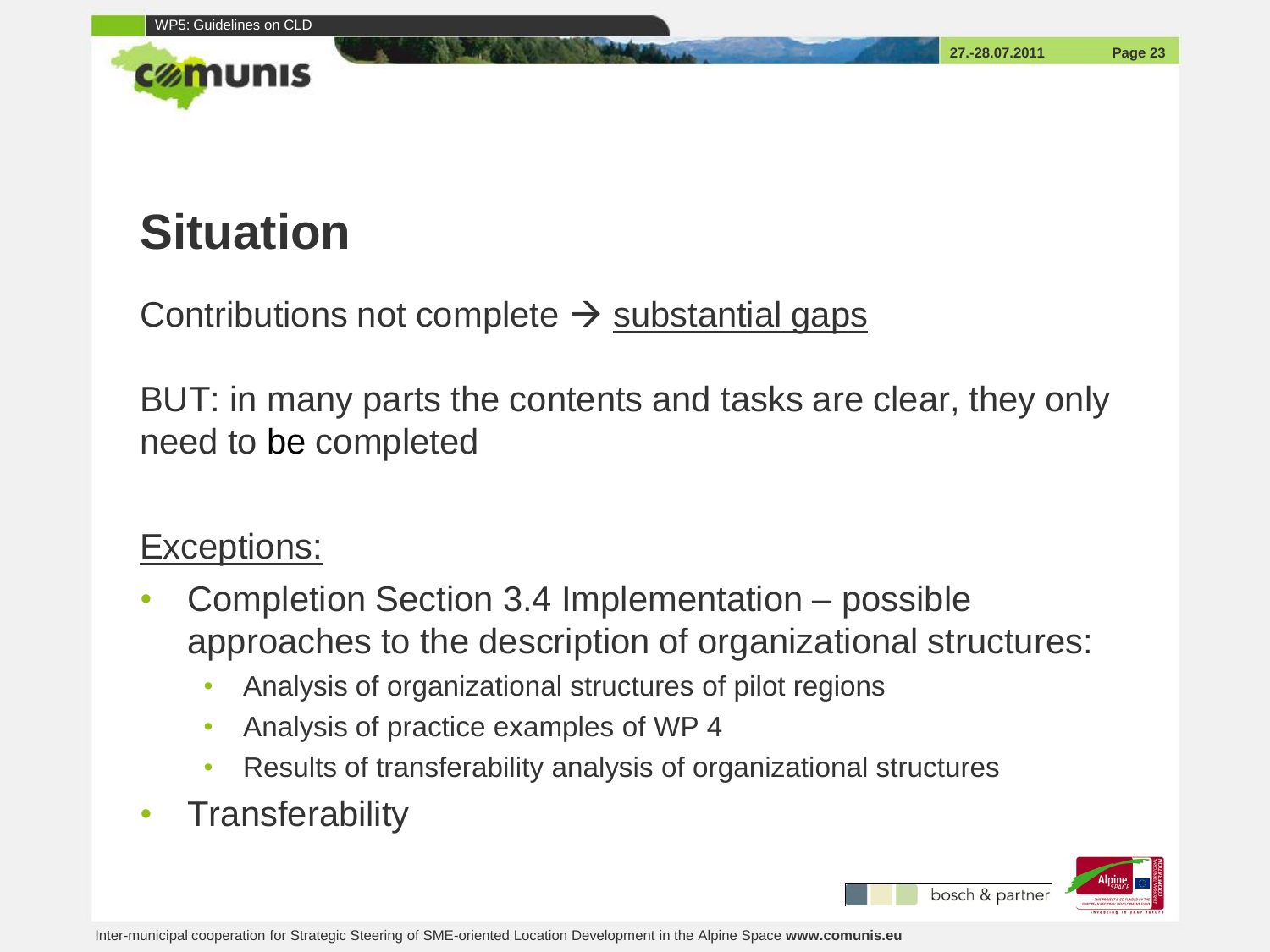**27.-28.07.2011 Page 24**

## **Situation - Budget**

| <b>Partner</b>         | <b>Total budget</b> | <b>Budget RP 6+7</b> |
|------------------------|---------------------|----------------------|
| <b>BuP (WP Leader)</b> | 61.000€             | 11.900€              |
| <b>EURAC</b>           | 76.800 €            | 27.000 €             |
| Kranj                  | 55.000€             | 15.500€              |
| <b>CCIL</b>            | 53.515€             | 14.500€              |
| <b>LAMORO</b>          | 31.000 €            | 17.000€              |
| <b>VLBG</b>            | 26.500 €            | $0 \in$              |
| <b>Alpsee</b>          | 18.900 €            | 1.500€               |
| <b>HES-SO</b>          | 18.000 €            | 3.000€               |
| <b>Total</b>           | $340.715$ €         | 90.400€              |